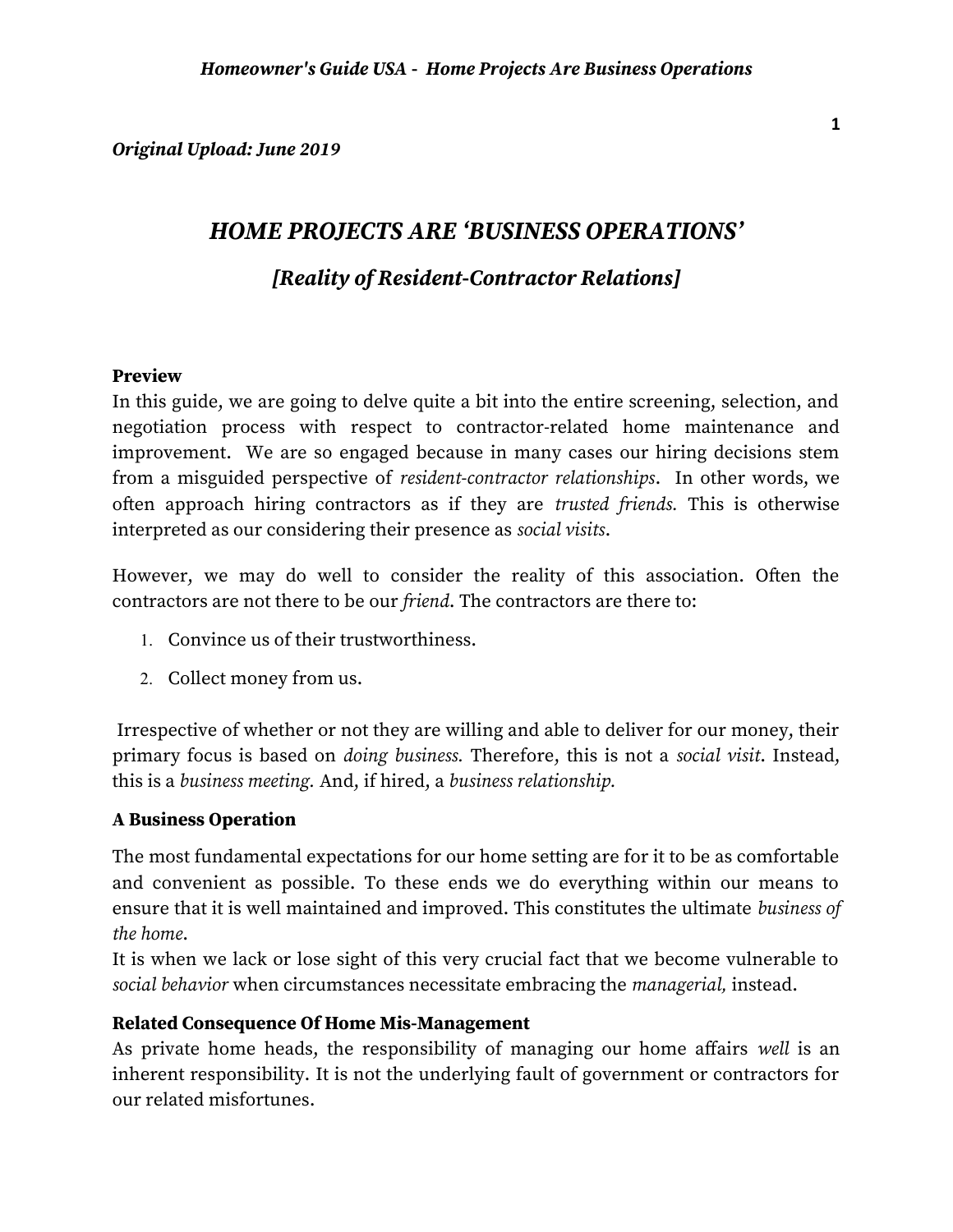Here is a case in point:

Earlier this month (June) a contractor was arrested for failing to return unexpended funds to a homeowner. According to the report, the victim contracted with the man in September 2018 on an estimated \$45,000 home project.

Indications are that the contractor in question required a down payment of at least \$30,000 to get started (which the resident paid). The payment was to be used towards obtaining required permits and conducting all necessary land-study activity for installation of a modular home.

In order to show good faith, the resident paid the \$30,000  $(2/3^{rd}s)$  required advance on the project. However, the contractor's performance was very sluggish. Invariably, after 8 months into April 2019 the homeowner filed a police report. What apparently triggered this was the fact that when the resident required an accounting for the actual amount the contractor used for designated purposes, the best said contractor could do was produce a spotty invoice for only \$7,000. The resident demanded the contractor to return the unexpended amount of an estimated \$23,000. Reportedly, this contractor gave indications of not wanting to do that. Subsequently, the police report.

There is more to this story. Nevertheless, the significance is that the resident paid an advance sum of \$30,000 to a contractor without first confirming his credentials, competence, and reliability with local authorities. In the end, the homeowner became another victim. Bluntly, the consequence of residential mis-management of home affairs in resident-contractor relations.

#### **We Can Manage Better!**

As in the previously mentioned report of the homeowner scandalized by an *unknown*, many of us fail to manage the business of our homes well. This is especially so in resident-contractor relations. Instead of us taking the helm to learn as much as we can about contractors, we let down our guard. We place more emphasis on being *socially appealing* than on being wisely results-driven.

Again. Our home projects are *business operations*. They are *business operations* within the overall context of home. Typically, the most prioritized business, as before, is towards making our homes as *comfortable* and *convenient living* as possible.

#### **This Is Not About "Friendship"**

Evidently, to keep things running smoothly, on occasion we enlist the support of contractors. Our primary motivation is towards our home values. They are not "friendship-centric." Although for some *being a friend* is motive force behind hiring decisions, above all else, it can be, instead, focus on the business at hand.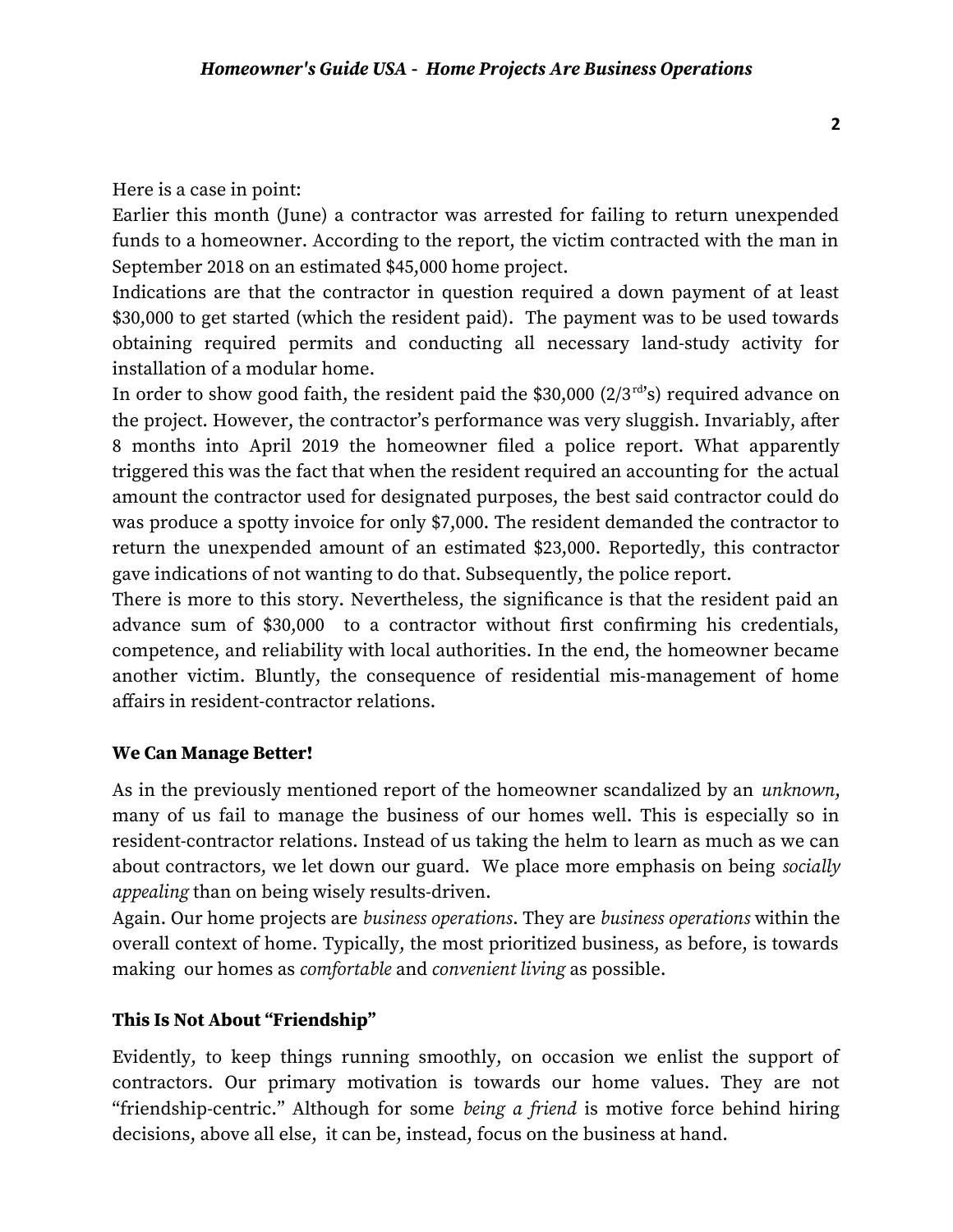For sure, it is towards attending to our needs in and immediately surrounding our central dwelling.

It follows that our safest route with consideration to the business of the home is for us to approach this as not a *time for socializing with friends*, but as one for discussing the business at hand. Further, it is a moment for gathering more information from contractors.

We can then postpone a decision for a time after which we have validated it to be consistent with our expectations. We can get back to them after we have carefully researched. What we find would then be our basis of decision. We will then know if whether or not contractors are perfect candidates for the job. The practical bottom line from a prudent *managerial* perspective.

It is proven over and again that those who excel in anything of substantial worth have tendencies towards staying focused on:

- 1. Who they are in terms of accountability.
- 2. What they hope to accomplish.
- 3. Doing whatever necessary to that effect.

Subsequently, it is warmly suggested that we are focused and remain in this frame of approach on who *we* are, what *we* hope to accomplish, and doing whatever *required* to that end.

## **Interviewing As** *Manager* **Of Home Project**

In light of what has been mentioned, we may consider interviewing likely candidates on these premises:

- a. Who they *really* are.
- b. What they can *really* do.
- c. What have they done *lately*.
- d. If whether or not they are adequately credentialed, skilled, and credible for us.

 For emphasis: We may not want this crucial time to be wasted trading stories about our babies, growing children, grandchildren, or anything not relevant to contractors' overall competence and trustworthiness for the job(s).

It is a given that at times, in order to *break the ice* in new relationships, there is small talk. But we may want value our time enough not to get *subverted* by it. This is mentioned since with each story there are endless links. Homeowners are often manipulated into making hiring decisions through this means. We *feed* into it and summarily forego protocol for conferring with other sources to confirm or deny their desirability for the project. By all means, let us avoid being taken in by timeconsuming *irrelevancies.*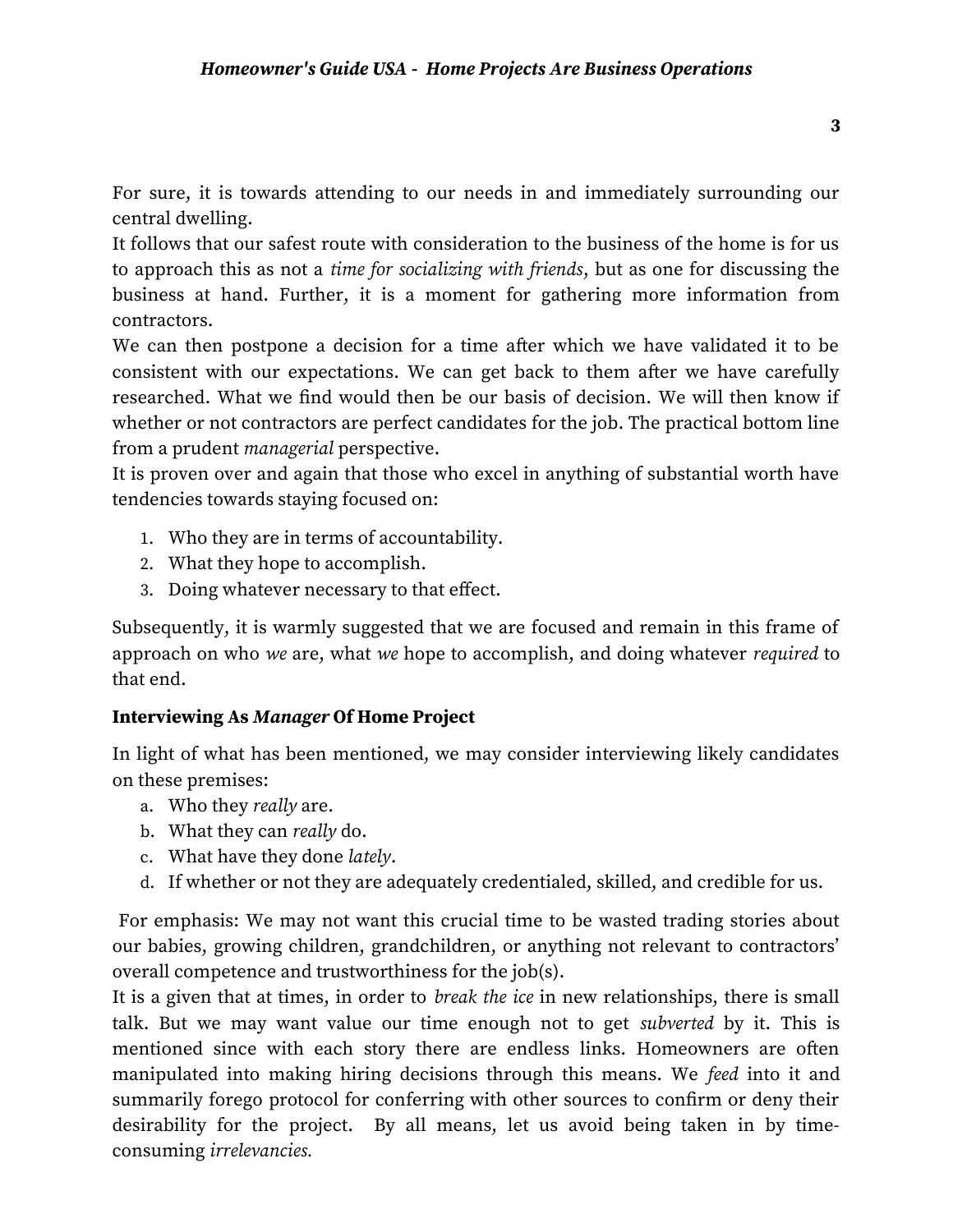### **Staying Focused-Managing Well**

The *focus* is on the business at hand. This is upon us from the moment we conceive our projects to and throughout every step of its development to a timely completion.

Please stay *focused* on our project with special caution against "niceties" of contractors. Then we do our service validation/vetting to learn if each contractor is as "nice" via documented evidence *on the books* of relative government offices and other search engines. Is this contractor really who he says he is or "something else?" It is our accountability to know.

#### **Summary**

If every private home decision maker in America managed our contractor-related projects more responsibly and wisely, there would not be such an epidemic in home improvement fraud. We would then have the highest probability for successful projects of this nature.

We may always want to remember that contractors would not show up to assist with home projects if not for our *money.* This is the *leading* reason. They are not there *as friends.* These are not *social visits.* We may want to shore up our foundations through not treating them as if they were. Nonsense.

Let us never forget these 2 paramount established facts for contractors' motives when they want or need our business. These are:

- 1. Convince us of their trustworthiness.
- 2. Collect money from us.

Ours: To have our home projects initiated and delivered by ONLY the best!

Link to news story about defrauded homeowner:

<https://fox43.com/2019/06/04/hanover-man-charged-with-home-improvement-fraud/>

## *[Public Courtesy - HGRBS](https://www.hgrbs-flagship.com/)* ®

## *HOME IS THE BEST WONDER OF THE WORLD!*

*\*Edited with special assistance from D. Madden* 

*In association with HGRBS – a 501 (c) (3) nonprofit corporation of independent volunteers*